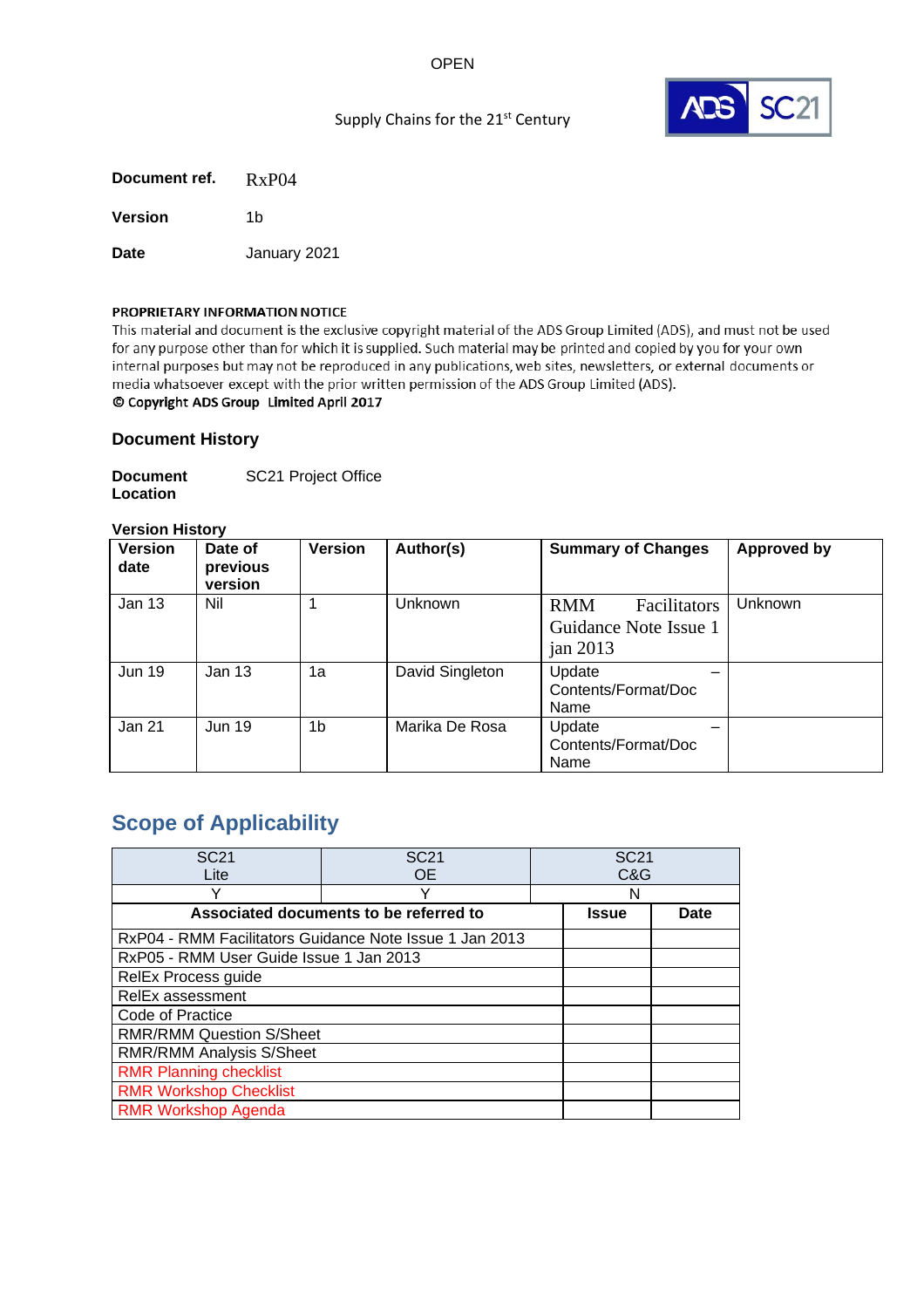# Relationship Management Review – User Guide

## **Introduction**

The **Relationship Management Review** process is a systematic approach for developing and managing key partnerships. It focuses on joint growth and value creation, is based on trust, open communication, empathy and a win\_win orientation.

Organisations who want to drive business results through the development of collaborative working relationships can benefit from deploying such relationship tools, techniques and philosophies.



The SC21 **Supply Chain Relationship Code of Practice** establishes the philosophies and guidelines by which organisations can work together to achieve sustainable benefit.

The SC21 **Relationship Excellence Framework** helps organisations to improve their collaborative working capability by defining, developing and prioritising approaches for each of their key relationships. Some which will require a very close collaborative approach and others that are more transactional and distant.

The SC21 **Relationship Management Review** (RMR) is a tool set that organisations can use to

measure the performance of their relationships with partner/partners using a standard set of questions aligned to the principals defined within the code of practice.

The process will facilitate joint improvement opportunities that will contribute towards common

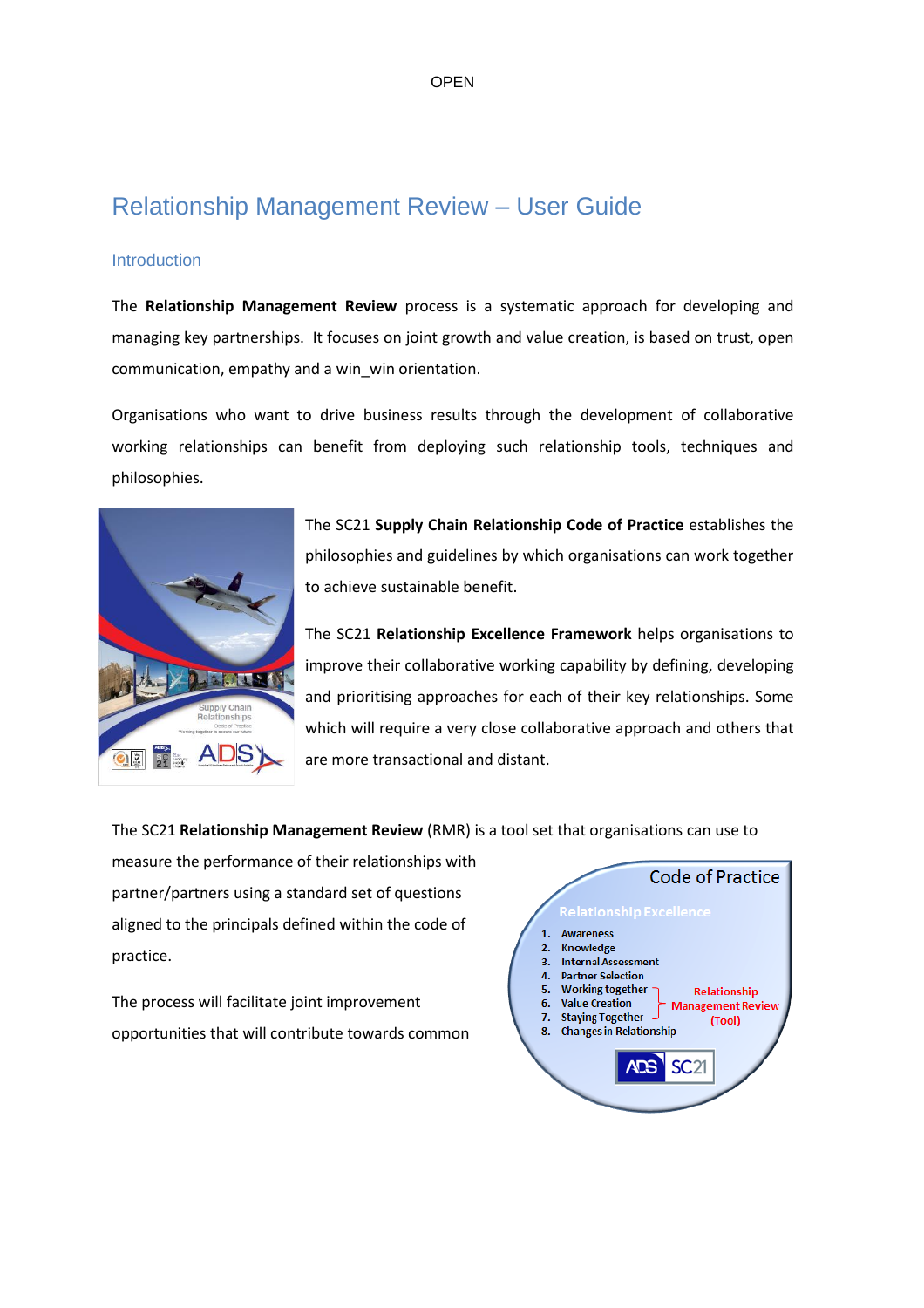objectives and agreed targets in order to achieve the desired relationship future state between partner(s).

The RMR process is based on the principle of "Plan, Do, Review", it's easy to understand toolkit, **deployment can vary (one to one or one to many Relationships)** and is therefore applicable to all stages of relationship development or management and at all stages of the project/product lifecycle.

Considerations to the scope and scale of activities undertaken will be determined by factors such as maturity and complexity of existing relationships, risk implications, levels of stakeholder engagement, overall strategic direction, relationship classification and priority.

| Stable <sup>1</sup>           | <b>Developing</b>           | Complex                | Strategic                     |  |
|-------------------------------|-----------------------------|------------------------|-------------------------------|--|
| <b>Established programmes</b> | New relationship            | Developing joint value | High value Business Critical  |  |
| Low variation                 | Leading edge technology     | Multiple interfaces    | <b>Collaborative thinking</b> |  |
| Optimal engagement            | Expert to expert engagement | Large projects         | Growth potential              |  |
| Low                           | (Risk)                      |                        | <b>High</b>                   |  |

\*Strategic and more complex relationships may require facilitation from an independent and/or approved SC21 facilitator. \*Low risk and developing relationships can be facilitated by local/deploying entities that are independent from the relationship.

One of the critical success factors when undertaking a relationship management review is obtaining **senior or executive sponsorship.** This will be someone whom has a vested interest in the success of the process, authority to remove obstacles and encourage openness whilst driving accountability through action and improvement.

Typical benefits to deploying a RMR:

- Improves understanding of customer requirements and expectations
- Encourages open communication, trust, transparency and co-operation
- Highlights joint improvement initiatives and define the improvement path
- Supports joint issue resolution, reduce risk & improve performance (QCD)
- Provides a forum to identify (anonymously) and air relationship problems between partners in semi-formal environment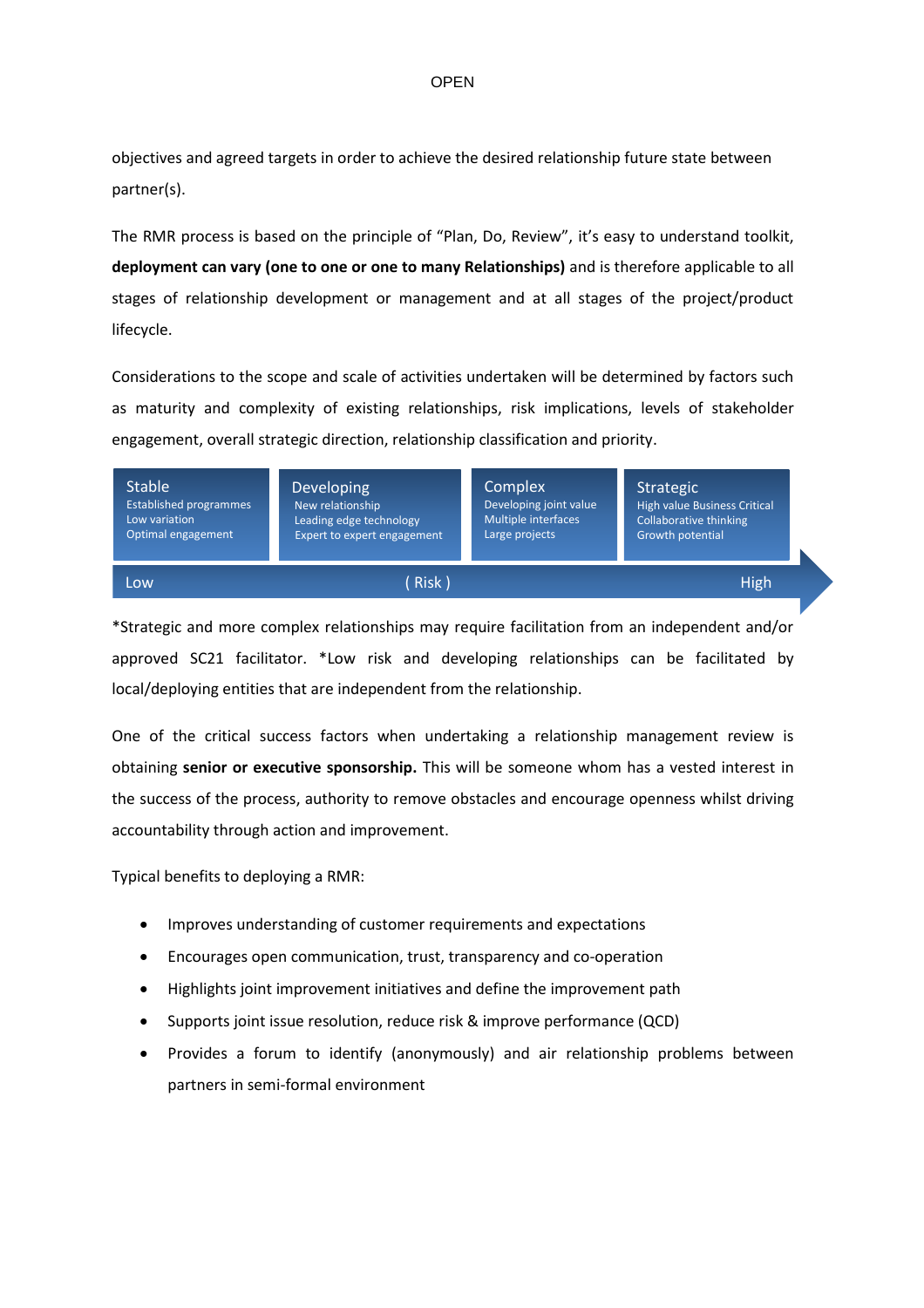## Planning

In order to achieve a successful relationship management review workshop, it's important to have completed the necessary preparation during the planning phase. You may find the planning checklist helpful in managing key activities leading up to the workshop.

- Agreed scope of activity for example i.e. specific sites or business units
- Agreed stakeholder map including sponsorship (stakeholder typical include member form both sides Account management, Quality, Engineering and Production departments)
- Awareness presentation
- Issued agenda and timing plan
- Issued question set with analysis expectations

| Planning                                                                    | Analysis | Workshop | Improvement |  |
|-----------------------------------------------------------------------------|----------|----------|-------------|--|
| • Awarness<br>• Scope<br>• Stakeholders<br>$\bullet$ Plan<br>• Question Set |          |          |             |  |

The question set focuses on four elements of the relationship, each with five key attributes:

| communications          | capability management        | continuous improvement      | commercial              |
|-------------------------|------------------------------|-----------------------------|-------------------------|
| communications planning | strategic alignment          | change management           | route to contract       |
| information exchange    | through-life capability mgmt | best practice               | contractual agreements  |
| problem solving         | solutions development        | performance management      | commercial relationship |
| responsiveness          | value                        | process improvement         | resources & skills      |
| behaviours              | innovation                   | product/service development | risk & opportunity      |

Relationships are assessed, and improvements measured, against their desired type/state (failing, reactive, operational, cooperative or collaborative) which may change over time.

Stakeholders are encouraged to look at the descriptors for each of the attributes being assessed and to select the one that is most appropriate to their specific relationship(s).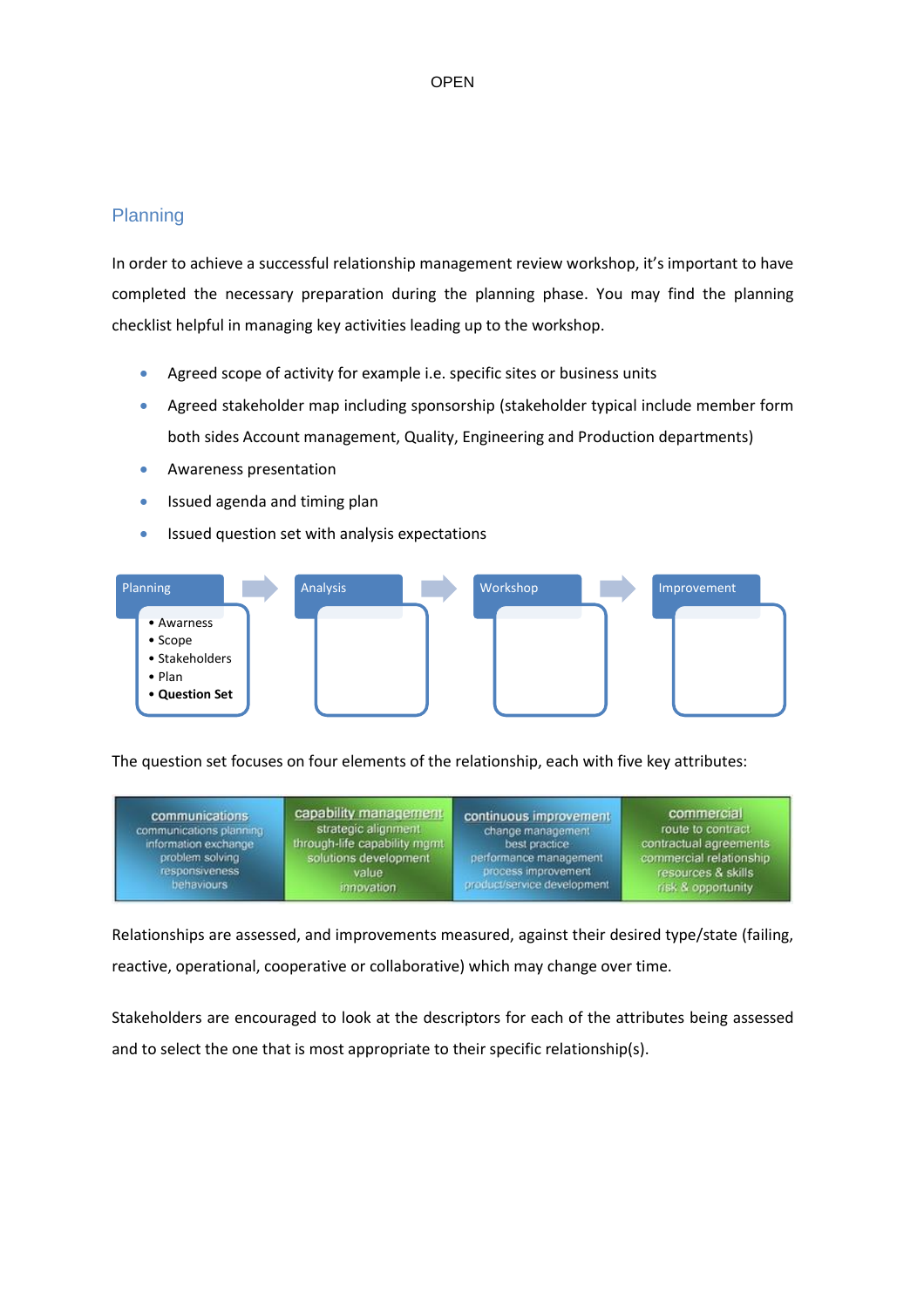### **OPEN**

## Analysis

Once the questions have been issued and returned to the facilitator, the data can be compiled and analysed using the RMR-Questionnaire Analysis Workbook. It's important to identify the key differences in the relationship and scoring and identify any outliers that may skew the results.

Further discussion may be required to clarify points and scores and this may help to draw out some of the issues affecting the relationship.

The RMR analysis workbook automatically generates 3 charts

1. 0's and 1's charts illustrating participants who have identified the relationship as "Failing / Disengages" (Score - 0) or "Reactive" (Score - 1) against any of the criteria measured.

2. Gap analysis chart which shows the average score between partners

3. Relationship status chart (Spider diagram) which shows the combined score relative to the 5 sections.

### *Three key points to remember:*

- Establishing a consensus can be difficult but differences in perception will provide material for debate.
- Encourage reinforcement of poor perceptions with comments.
- Don't get hung up on the numbers game, focus on the relationship state.

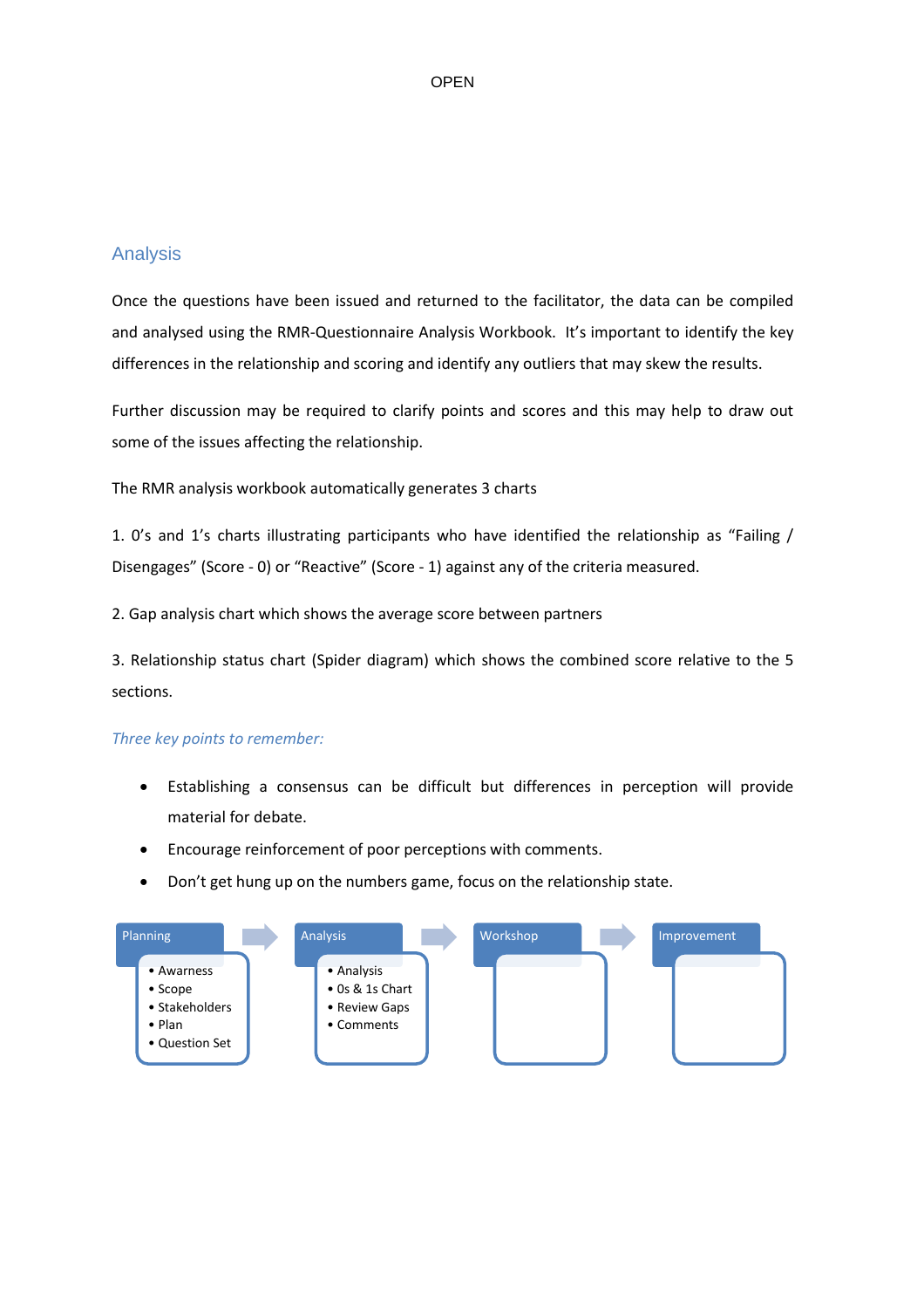## **Workshop**

This activity can be conducted as part of a joint review such as a strategic/tactical business review or run as a separate 1-day RMR workshop. Enough time must be allocated to achieve the desired outcome and deliver the improvement plan. This may vary due to the complexity and scale of the relationship. Remember to set the scene with senior sponsorship endorsement especially in more complex relationships.

Use the agenda to control timings and focus delivery. Work towards an agreed consensus "As Is" current state as this will baseline the relationships starting position and will enable future comparisons to be made. Deep dive into areas highlighted during the analysis phase to stimulate discussion and capture opportunities as they arise. Agree the future "To be" target sate and next review time line.

#### *Three key points to remember:*

- Use the comments from the analysis workbook to facilitate debate
- Use gaps in the perception to stimulate discussion
- Capture opportunities as outputs to the discussions



#### Improvement

Review opportunities as a conclusion to the workshop and explore improvement actions. Allocate ownership and a desired completion time frame. This forms the basis of the improvement plan or CSIP. Actions should focus on overcoming the perception gaps and addressing those issues that are perceived to be holding‐back the relationship. Equally, there